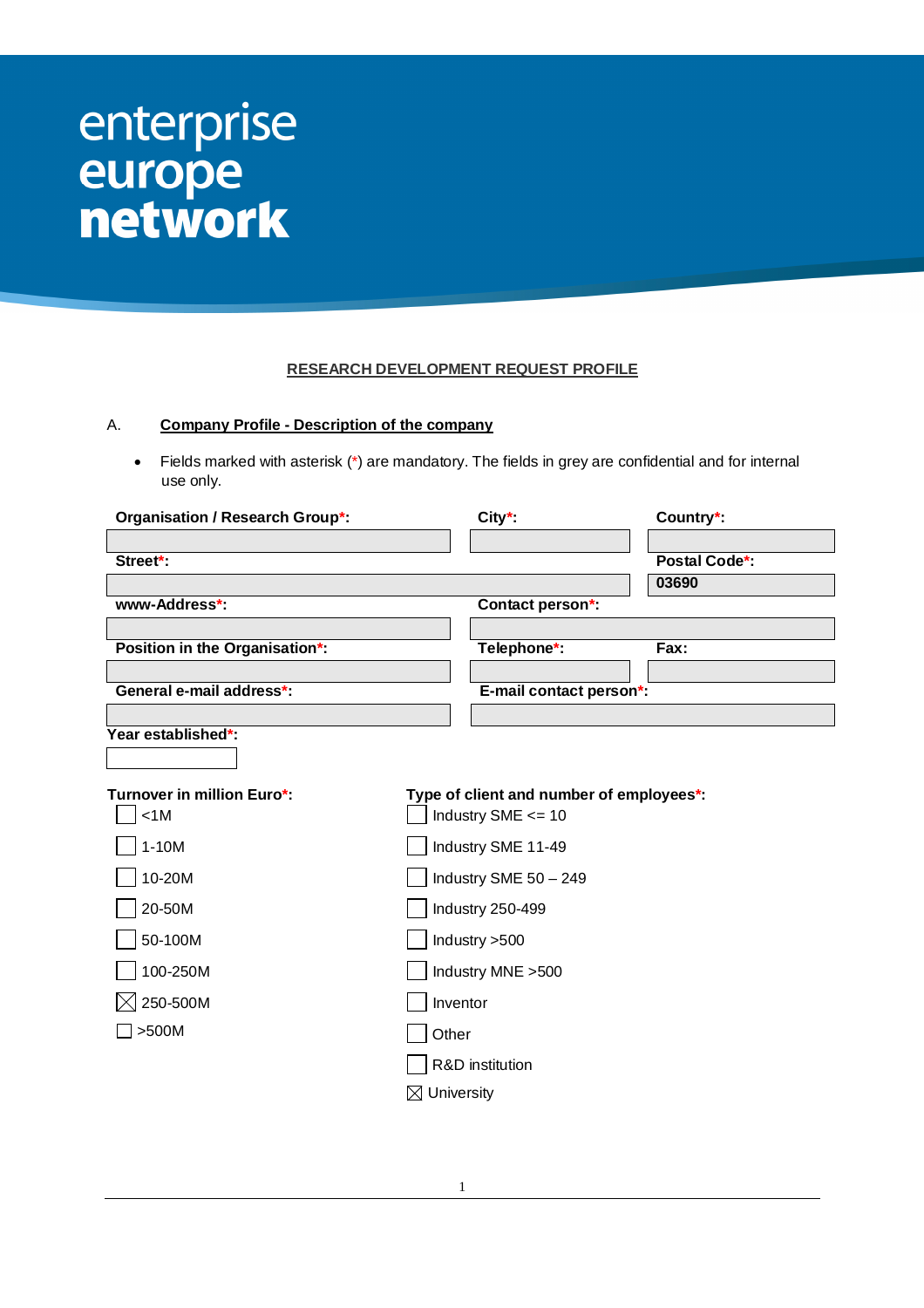**Contact Languages\*:**  $\qquad \qquad \boxtimes$  English  $\qquad \qquad \boxtimes$  Others: Spanish, French

# **Certification/Quality standard:**

□ None □ ISO9000 □ ECOAUDIT □ Other, specify:

# **Already engaged in Trans-National Co-operation:**

⊠□ Yes □□ No

# **B. Co-operation Proposal - Description of the co-operation sought**

## **Framework Progamme\*:**

| Competitiveness of Enterprises and SMEs (COSME)                                            |
|--------------------------------------------------------------------------------------------|
| <b>ERC</b>                                                                                 |
| Eureka                                                                                     |
| Europe in a changing world – inclusive innovative and reflective societies                 |
| European research infrastructures (including e-Insfrastructures)                           |
| Excellence science                                                                         |
| Future and emerging technologies                                                           |
| Horizon 2020                                                                               |
| Industrial leadership                                                                      |
| Industry Academia                                                                          |
| Joint Technology Initiatives                                                               |
| Leadership in enabling and industrial technologies                                         |
| Marie Sklodowska-Curie action                                                              |
| Nanotechnologies, advanced materials, advanced manufacturing and processing, biotechnology |
| The Intelligent Energy Europe Programme                                                    |
| Call Name*                                                                                 |
| LC-BAT-8-2020 – Next-generation batteries for stationary energy storage                    |

## **Evaluation Scheme\***

RIA – 1 Stage

# **Estimated Project Budget**

EUR 4.5 Million

## **Coordinator required**

|--|--|

 $\boxtimes$  No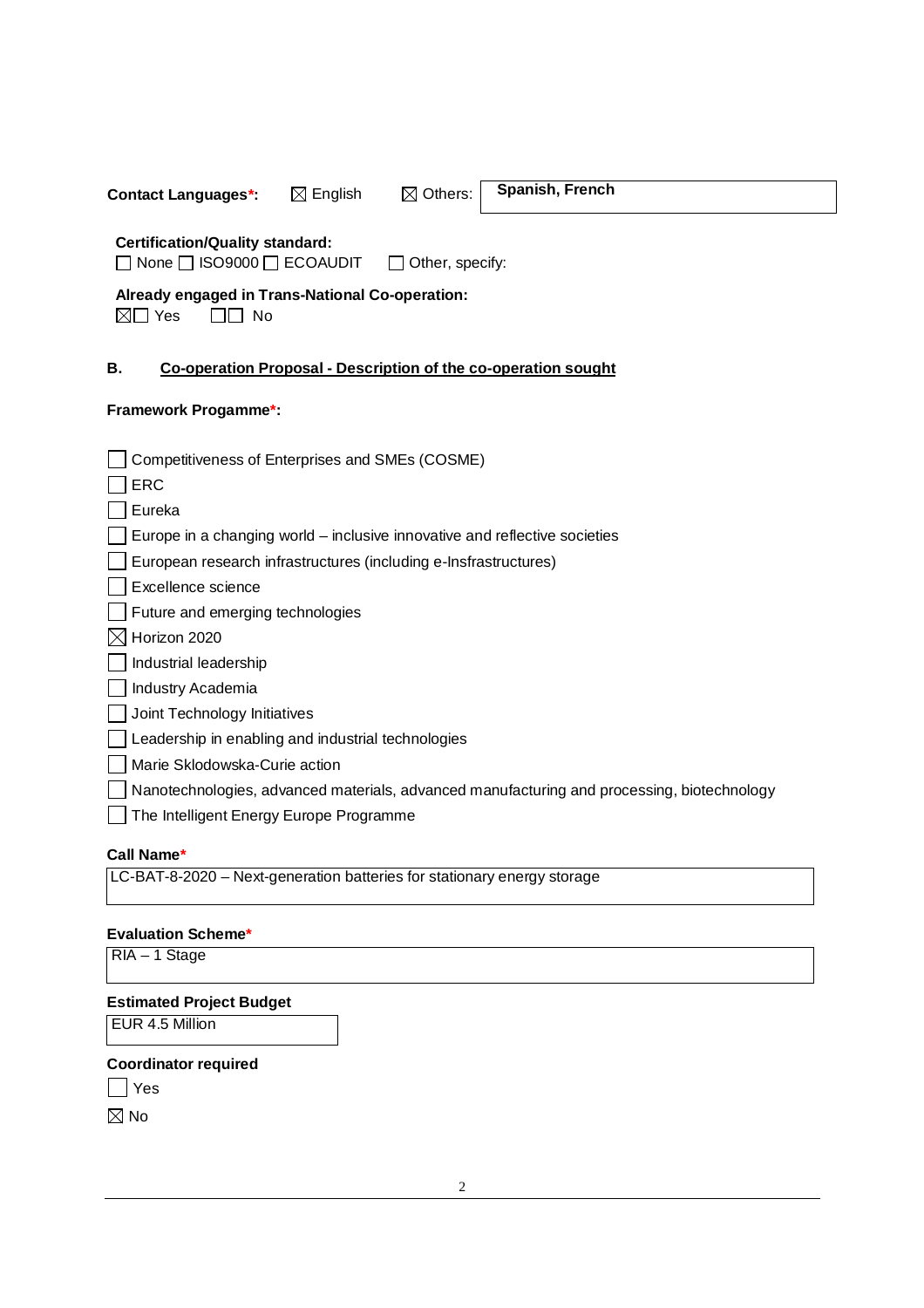| Deadline for the Call*                                     |
|------------------------------------------------------------|
| 21 April 2020                                              |
| <b>Funding Scheme*</b>                                     |
| <b>Collaborative Projects</b>                              |
| <b>Coordination and Support Actions</b>                    |
| Individual projects: Support for "frontier" research       |
| Networks of Excellence                                     |
| <b>SMEs Instrument</b>                                     |
| Support for training and career development of researchers |
| <b>Project duration</b>                                    |

36 months

## **Web link to the call**

<https://ec.europa.eu/info/funding-tenders/opportunities/portal/screen/opportunities/topic-details/lc-bat-8-2020>

#### **Project title and acronym**

GreenGrid – Salt based conversion batteries for superior electric energy storage.

#### **Title\***

Company sought for the engineering and integration of battery cells into packs, for use in combination with photovoltaic panels.

GreenGrid - Salt based conversion batteries for superior electric energy storage.

To be developed under the call: H2020 – LC-BAT-8-2020 – Next-generation batteries for non-automotive battery storage

#### **Summary\*** (1-500 characters)

 Country and type of the organization publishing the profile, brief description of the product, applications, competitive advantages and type of co-operation sought.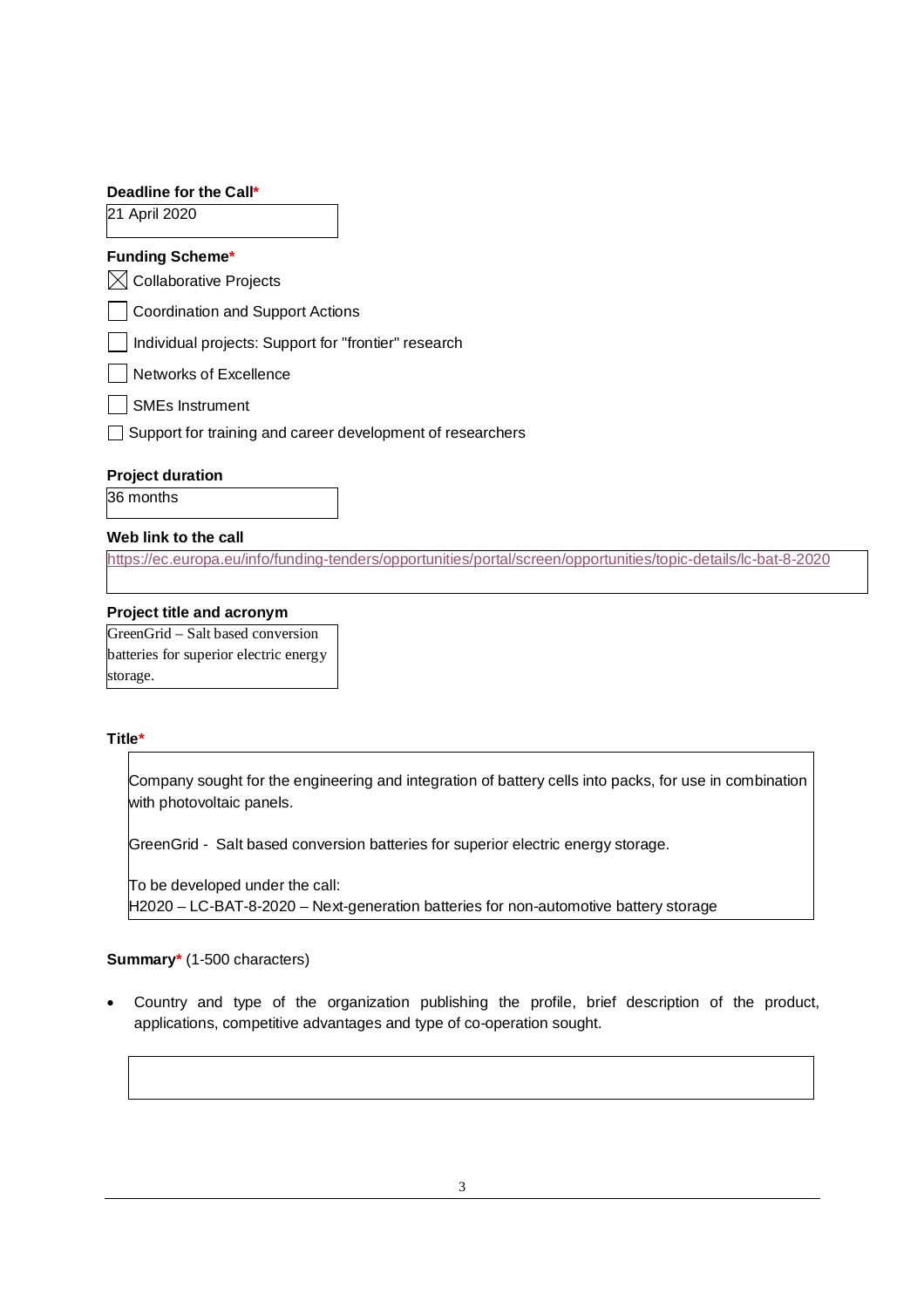# **Full Description\*** (max 5000 characters)

 Description of the product or service, innovative aspects, potential applications, company experience and type of co-operation sought. Describe here the advantage(s) offered by your company and why it should be selected by the potential business partners. (The description should not include the name of the company)

*The GreenGrid project aims at developing, improving and producing highly performing innovative sodium metal batteries, using cheap starting materials and non-aqueous solvent. The technology has already achieved TRL3 level, and will reach TRL5 at the end of the project.* 

*The initial partners in the consortium are*

- *- 1 Spanish Public University (that will coordinate the project)*
- *- 1 Italian Public Research Center*
- *- 1 Spanish Private Research Center*
- *- 4 Companies from Austria, Denmark and Finland.*

*Some of the partners in the project have previous collaborative experience in the developing of these systems, as well as in other H2020 projects. The companies are industries producing batteries, battery components, and photovoltaic systems for stationary applications.*

*The consortium will be completed with the incorporation of 1 industrial partner that will*  lead the engineering and integration of battery cells into packs, for use in combination *with photovoltaic panels.*

*The project activities will focus on:*

*A) Research for improved cell performance, including electrode materials, electrolytes, separators, aditives, cell geometries,...*

*B) Battery life tests and analysis, including both shelf-life and ciclability.*

*C) Improvement of battery fabrication procedures.*

*D) Economical, environmental, safety and life cycle analysis, including recovery and recycling of battery materials such as metals and electrolyte salts.*

*E) Building and testing of a battery pack demonstrator coupled to photovoltaic panels, and analysis of its performance under real conditions.*

*The estimated duration of the project is three years, with an estimated total budget of 4.5 Million Euros.*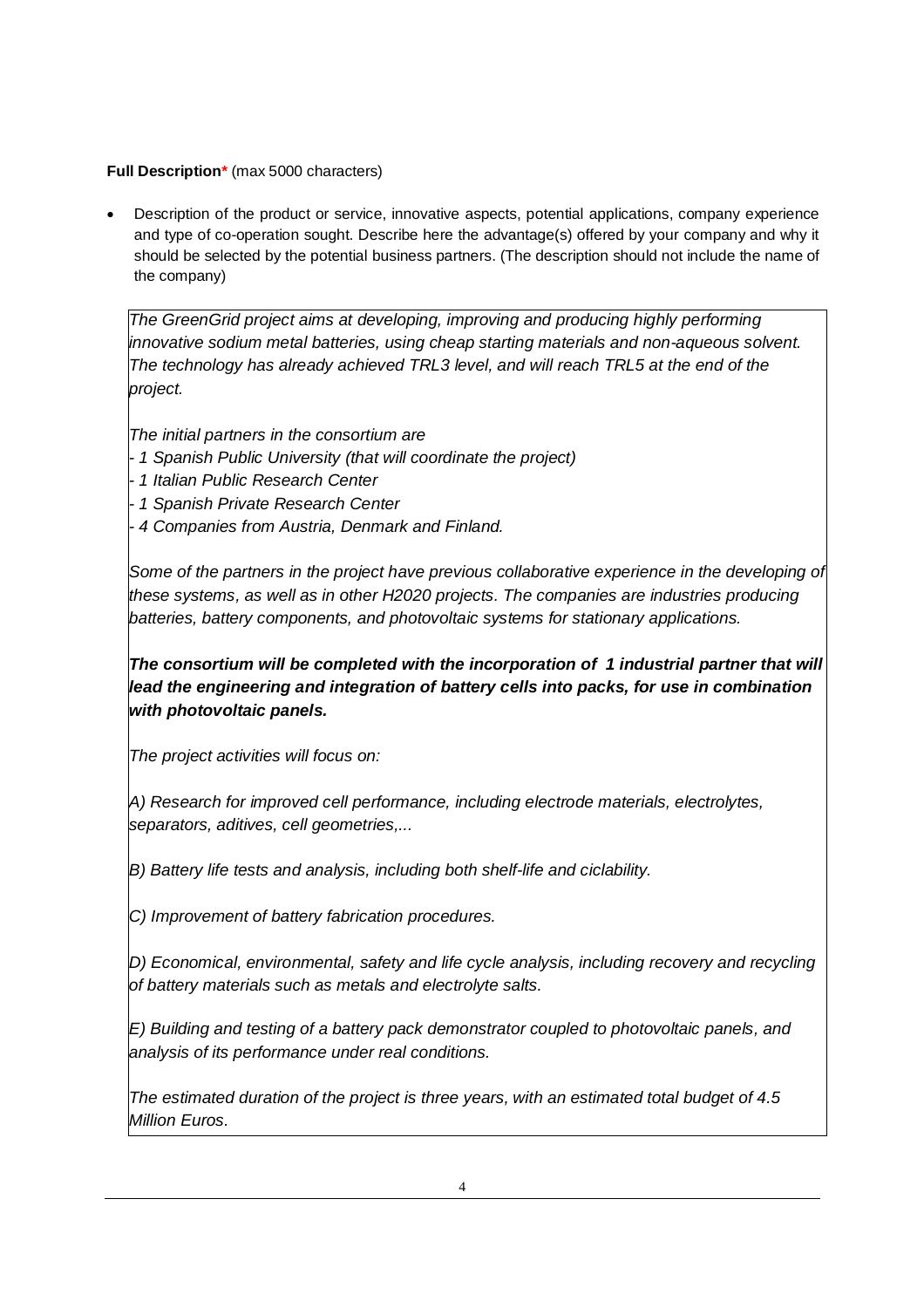# *The deadline for submitting proposals for the call is 21/April/2020.*

*The deadline for the Expression of Interest about this co-operation proposal is 20th March 2020.*

# **Advantages and Innovations** (50-2000 characters)

 Innovation aspects of the product compared with other products in the market, principal advantages and economic benefits.

*The project results will provide/facilitate: - Development and production of highly performing NaCl-based batteries, with high round-trip energy efficiency, low battery cost, using cheap, widely available raw materials.*

# **Stage of development\***

| Already on the market                                     |
|-----------------------------------------------------------|
| Available for demonstration                               |
| <b>Concept Stage</b>                                      |
| Field Tested / Evaluated                                  |
| <b>Project Already Started</b>                            |
| Project in Negotiations - Urgent                          |
| Proposal under development                                |
| Prototype available for demonstration                     |
| $\boxtimes$ Under development / lab tested                |
| Comments (optional)                                       |
| Industrial and Intellectual Property Rights (IPR Status)* |
| Copyright                                                 |
| Design Rights                                             |

**Exclusive Rights** 

Granted patent or patent application essential

- Other (registered design, plant variety, etc.)
- Patent(s) applied for but not yet granted $\mathbf{I}$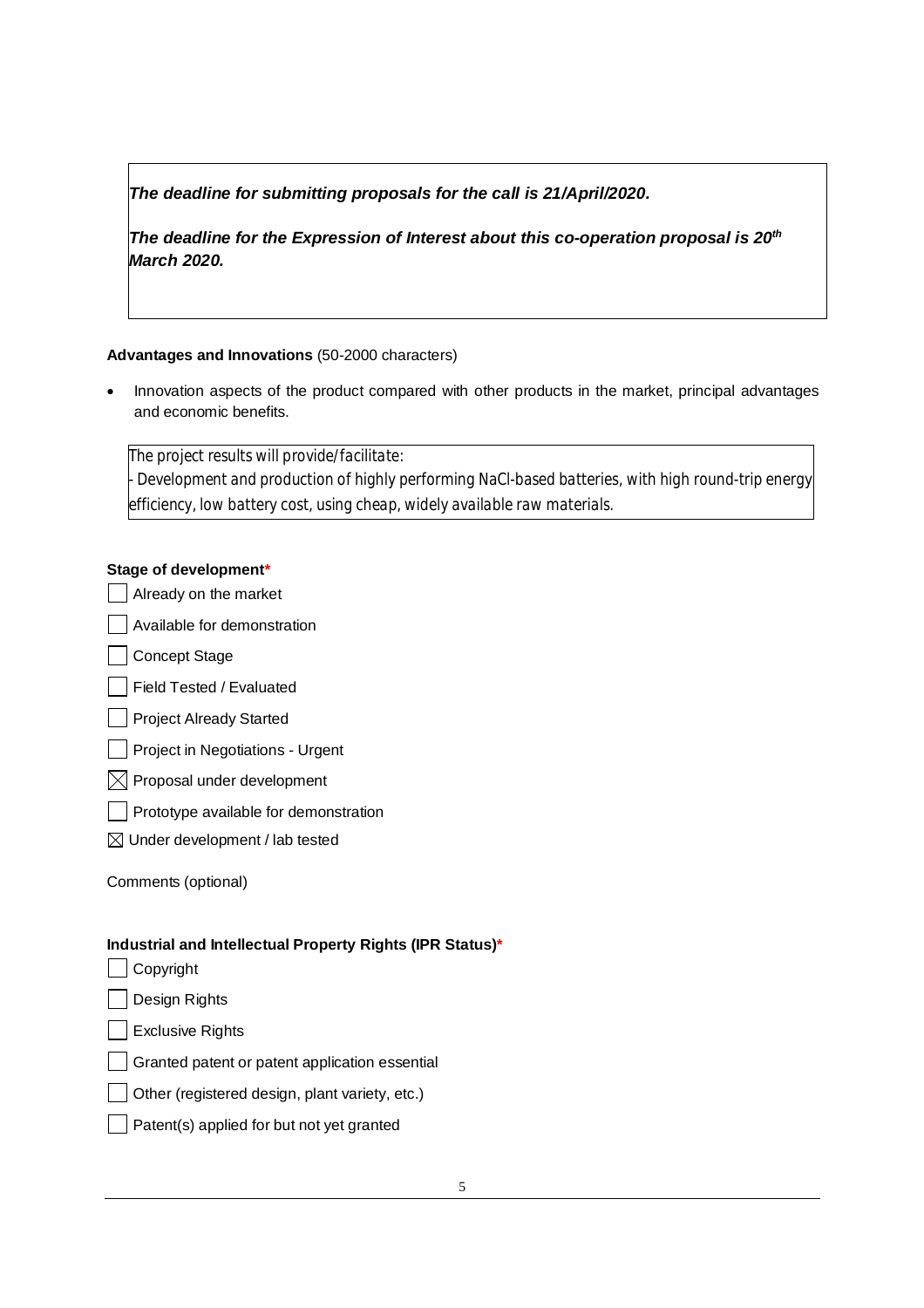$\boxtimes$  Patents granted

 $\boxtimes$  Secret Know-how

 $\Box$  Trade Marks

Comments (optional):

# **C. Promotion of the profile**

# **Activity Keywords\* (Annex 1 - NACE Keywords):**

- Research and experimental development on natural sciences and engineering
- Manufacturing of batteries and accumulators

# **Market Keywords\* (Annex 2):**

*Energy storage (batteries for stationary applications)*

# **Technology Keywords\* (Annex 3):**

*Energy storage (batteries for stationary applications)*

# **Target countries:**

**ALL** 

# **D. Describe the required characteristics of the potential partner**

# **Type and Role of Partner Sought\***

(Description of what is expected from the co-operation partner)

- *PARTNER 1 - Type: Industry*
- *Activity: Battery pack engineering and production*
- *Role: Battery pack engineering, testing and demostrator production*

# **Type of client and number of employees:**

 $|$  Industry SME  $\leq$  = 10

 $\boxtimes$  Industry SME 11-49

 $\boxtimes$  Industry SME 50 - 249

 $\boxtimes$  Industry 250-499